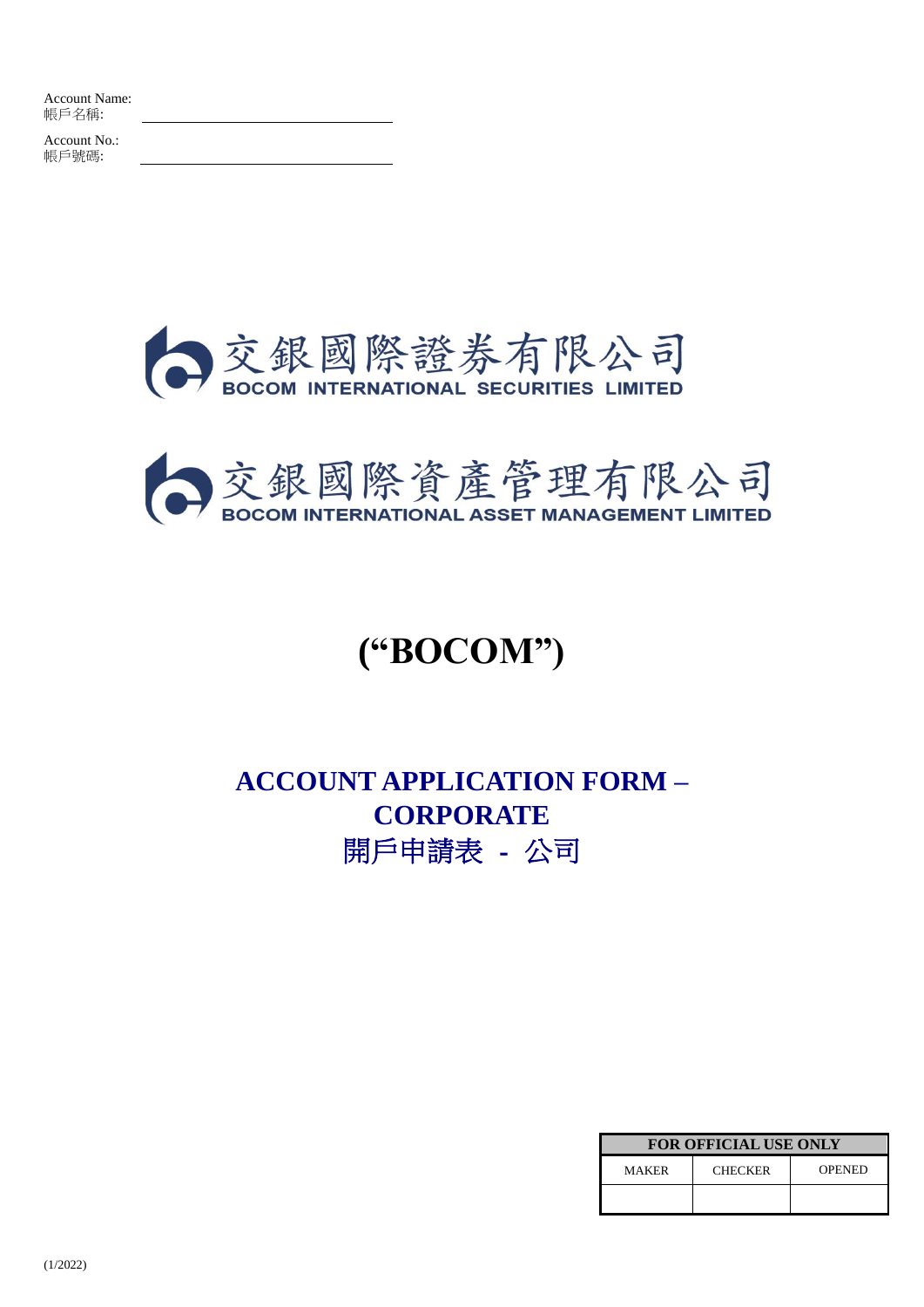## **ACCOUNT APPLICATION FORM – CORPORATE** 開戶申請表 - 公司

#### (Please "✔" as appropriate 請在適當位置加"✔")

|                                                                     | Account Type 帳戶類別                                                                                                                                  | Internet Trading Services 網上交易服務*                                                                                                                                                 |  |
|---------------------------------------------------------------------|----------------------------------------------------------------------------------------------------------------------------------------------------|-----------------------------------------------------------------------------------------------------------------------------------------------------------------------------------|--|
| <b>BOCOM</b> International Securities Limited<br>交銀國際證券有限公司         | Securities Cash Account<br>證券現金帳戶<br>Securities Margin Account 證券保證金帳戶<br>HK Exchange Traded Stock Options<br>香港交易所買賣之股票期權<br>Futures Account 期貨帳戶 | Internet Securities Trading 網上證券交易<br>Internet Stock Options Trading 網上股票期權交易<br>Internet Futures Trading 網上期貨交易<br>*(Please provide email & mobile no. if apply internet trading |  |
|                                                                     |                                                                                                                                                    | service. 如開通網上交易服務,必須提供電郵及手機號碼。)                                                                                                                                                  |  |
| <b>BOCOM</b> International Asset Management<br>Limited 交銀國際資產管理有限公司 | Asset Management Account 資產管理帳戶                                                                                                                    |                                                                                                                                                                                   |  |
|                                                                     | **(DEED OF GUARANTEE is not applicable.擔保書並不適用)                                                                                                    |                                                                                                                                                                                   |  |

## **Corporate Details** 公司資料

| (1) Company Name (In English)   |  |
|---------------------------------|--|
| 公司名稱 (中文)                       |  |
| (2) Date of Incorporation 註冊日期  |  |
| (3) Place of Incorporation 註冊國家 |  |

*Under the Hong Kong Investor Identification Regime and the Over-the-counter Securities Transactions Reporting Regime, the waterfall of the identity documents are (i) LEI registration document, (ii) certificate of incorporation, (iii) business registration certificate, (iv) other equivalent document.* 在香港投資者識別碼制度及場外證券交易匯報制度下,獲接納身份證明文件的排序為 *(i)*法律實體識別編碼(*LEI*)登記文件,*(ii)*公司註冊證明書, *(iii)*商業登記證,*(iv)*其他同等文件。

**(4)**

*If available, please provide all information in the below item (4), (5), (6) and (7).* 如有,請提供以下第*(4), (5), (6)*和*(7)*項的資料。

| $\ddot{\phantom{1}}$ | <b>Legal Entity Identifier (LEI) Registration Document</b> | Number 號碼: <u>2000 million</u>                                                                                                                                                                                                      |
|----------------------|------------------------------------------------------------|-------------------------------------------------------------------------------------------------------------------------------------------------------------------------------------------------------------------------------------|
|                      | 法律實體識別編碼登記文件                                               |                                                                                                                                                                                                                                     |
| (5)                  | Certificate of Incorporation 公司註冊證明書                       |                                                                                                                                                                                                                                     |
|                      |                                                            | Issuing Jurisdiction 簽發地區: <u>2000 million of the September of September 2001</u>                                                                                                                                                   |
|                      | Business Registration Certificate 商業登記證                    | Number 號碼: <u>1988年 1989年 1989年 1989年 1989年 1989年 1989年 1989年 1989年 1989年 1989年 1989年 1989年 1989年 1989年 1989年 1989年 1989年 1989年 1989年 1989年 1989年 1989年 1989年 1989年 1989年 1989年 1989年 1989年 1989年 1989年 1989年 1989年 1989年 1989年</u> |
| (6)                  |                                                            | Issuing Jurisdiction 簽發地區: <u>2000 magacana and the set of the set of the set of the set of the set of the set of the set of the set of the set of the set of the set of the set of the set of the set of the set of the set of</u> |
|                      |                                                            |                                                                                                                                                                                                                                     |
|                      | Other Equivalent Document 其他同等文件                           | Number 號碼: <u>2000 million and the set of the set of the set of the set of the set of the set of the set of the set of the set of the set of the set of the set of the set of the set of th</u>                                     |
| (7)                  |                                                            | Issuing Jurisdiction 簽發地區: 2008年 2019年 2019年 2021年 2021年 2022年 2022年 2022年 2022年 2022年 2022年 2022年 2022年 2022年                                                                                                                      |
|                      |                                                            |                                                                                                                                                                                                                                     |

#### **(8) Fully paid-up capital** 已繳付股本 :

**(9) Nature of Business** 業務性質 :

**(10) Year in the Business** 經營業務年數 :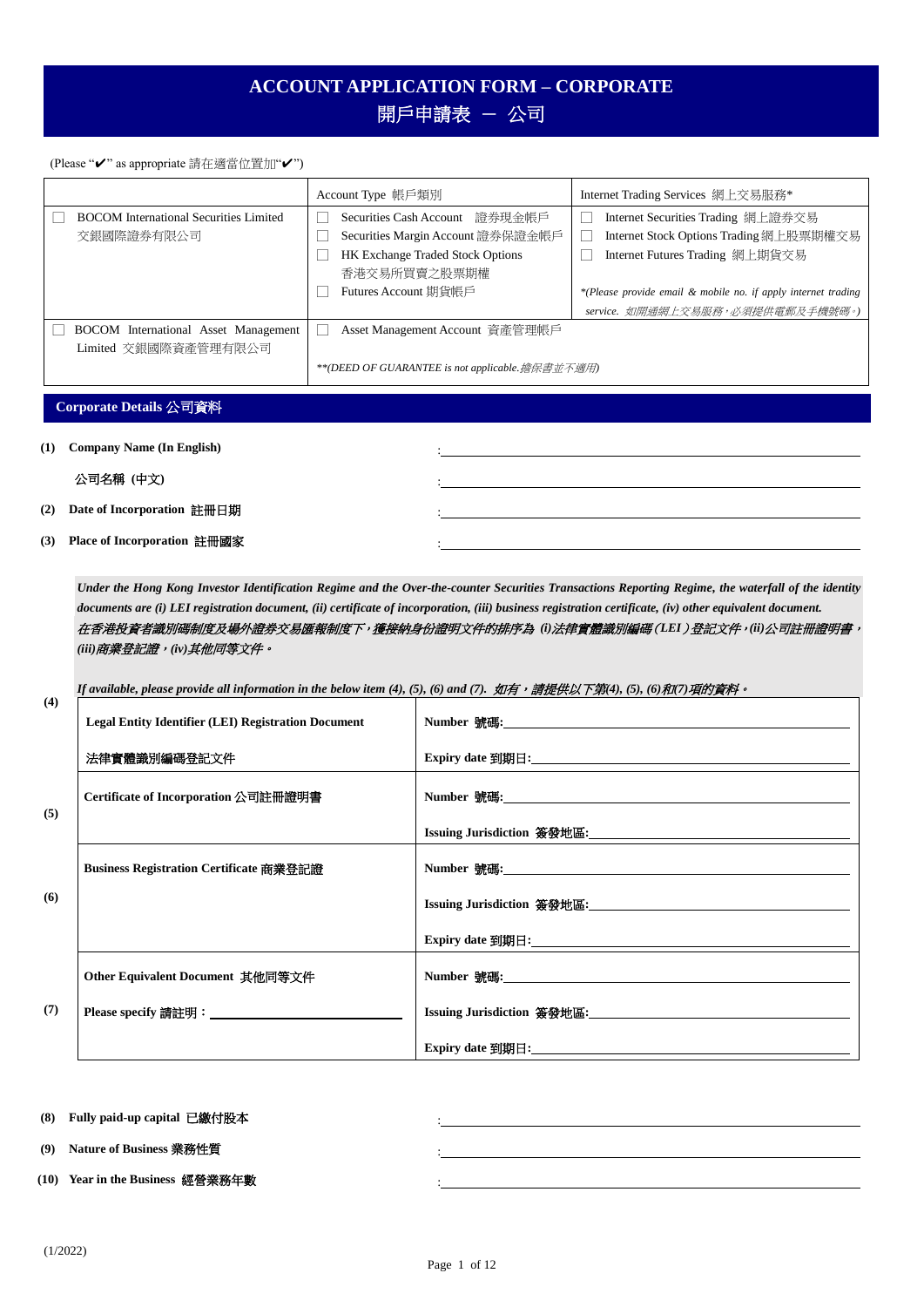| (11) | Registered office address in the place of incorporation |  |  |  |
|------|---------------------------------------------------------|--|--|--|
|------|---------------------------------------------------------|--|--|--|

#### 在註冊地的註冊辦事處地址

#### **(12) Business address** 業務地址

*If different from the registered office address,* 如與註冊辦事處地址不同 *please provide the address proof* 請提供地址證明

*P.O. Box is not acceptable* 恕不接受郵政信箱

#### **(13) Correspondence address** 通訊地址

*If different from the registered office address,* 如與註冊辦事處地址不同 *please provide the address proof* 請提供地址證明

*P.O. Box is not acceptable* 恕不接受郵政信箱

#### **(14) Office Phone No.** 公司電話號碼 :

- **(15) Fax No.** 傳真號碼 :
- **(16) E-mail Address** 電子郵件地址 :

#### **(17) Payment details** 銀行資料及轉賬指示

We hereby authorize BOCOM to accept our verbal/e-mail instruction for fund withdrawal from our Securities, Futures, Stock Options or Asset Management Account(s) to the following designated bank account or transfer between our Securities, Stock Options, Futures and/ or Asset Management Account(s).

:

l,

:

 $\overline{a}$ 

:

 $\overline{a}$ 

 $\overline{a}$ 

 $\overline{\phantom{a}}$ 

#### **[Please provide the designated receiving bank proof with account name and number showing.]**

本公司現授權交銀國際由即日起接納本公司之口頭/電郵提款指示,從本公司之證券/期貨/股票期權/資產管理帳戶提取款項至本公司於下列銀行 開立之銀行帳戶或證券、期貨/股票期權及/或資產管理帳戶間之轉賬,銀行資料如下:

#### **[**請提供印有帳戶名稱及帳戶號碼的指定收款銀行證明文件**]**

#### **Local Bank** 本地銀行

| Bank Name 銀行名稱:    | Account No. 戶口號碼 : | Currency 貨幣:_          |
|--------------------|--------------------|------------------------|
| Overseas Bank 海外銀行 |                    |                        |
| Bank Name 銀行名稱:    | Account No. 戶口號碼 : | Currency 貨幣:__________ |
| Bank Address 銀行地址: | (SWIFT Code:       |                        |

#### **(18) Delivery of Combined Statements/Internet Trading Password** 結單**/**網上交易系統密碼寄發

(a) Combined Statements language 綜合結單語言: □ English 英文 OR 或 □ Traditional Chinese 繁體中文 OR 或 □ Simplified Chinese 簡體中文

(b) Method of combined statement collection (please select one) **[Service fee will be applied to paper statements for environmental reasons. Please refer to**  our fees table for details.] 綜合結單收取方式 (請選其一) [因環保理由,選擇郵寄結單,將會被收取服務費,詳情請查閱收費表]

#### □ By e-mail 電郵 OR 或 □ By post 郵寄:

(c) Internet Trading Password 網上交易系統密碼:

□ E-mail to registered email address 電郵至登記郵件地址 OR 或

□ Other email address 其他電郵 (Please specify 請說明): <u>□ □ □ □ □ □ □ □ □</u>

| 2FA Mobile phone no. for internet trading 網上交易認證手提電話號碼:__ | ] Same as Office Phone No. 與公司電話號碼相同 |  |
|-----------------------------------------------------------|--------------------------------------|--|
|-----------------------------------------------------------|--------------------------------------|--|

| (只接受一個號碼 Only accept one phone no.) |  |  |
|-------------------------------------|--|--|
|-------------------------------------|--|--|

*\*BOCOM will not be responsible for any delays, technical errors, incorrect transmission, failure of the communication equipment or incompleteness transmission, breakdown or the transmission malfunction because of the communication facility, either beyond BOCOM's control or any other reasons.* 交銀國際將不會對因通訊設施之故障或傳送失靈,或非本公司控制範圍或預測之任何其他原因所造成傳送或收取資訊之延誤負責。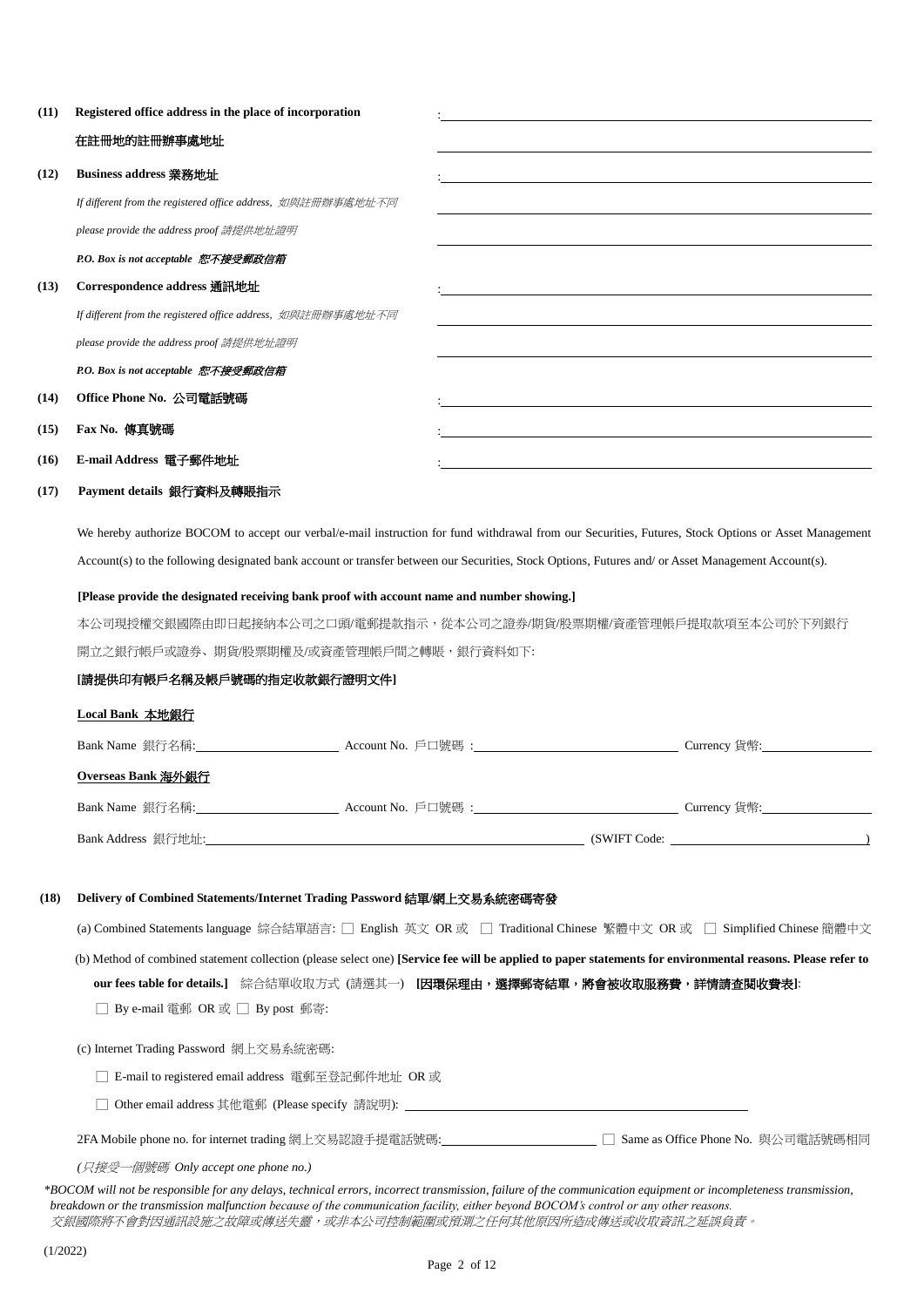### **(19) Director(s) of the Company** 公司董事**:**

| (a) | Name<br>名稱: | I.D. Card / Passport / Certificate of Incorporation No.<br>身份證/護照/公司註冊證書號碼: |
|-----|-------------|-----------------------------------------------------------------------------|
|     | Address 地址: |                                                                             |
| (b) | Name<br>名稱: | I.D. Card / Passport / Certificate of Incorporation No.<br>身份證/護照/公司註冊證書號碼: |
|     | Address 地址: |                                                                             |
| (c) | Name<br>名稱: | I.D. Card / Passport / Certificate of Incorporation No.<br>身份證/護照/公司註冊證書號碼: |
|     | Address 地址: |                                                                             |
| (d) | Name<br>名稱: | I.D. Card / Passport / Certificate of Incorporation No.<br>身份證/護照/公司註冊證書號碼: |
|     | Address 地址: |                                                                             |
|     |             |                                                                             |

## **(20) Ultimate Beneficial owners (s) (More than 25%) of the Company** 公司最終實益擁有人 *(*持股量多於百分之二十五*)***:**

**[ Not applicable to LISTING COMPANY** 上市公司無需填寫此欄 **]**

**Ultimate Beneficial owners (s) is an individual who owns or controls, directly or indirectly, not less than 25% of issued share capital of the corporation;**

## 最終實益擁有人為直接或間接地擁有或控制該公司已發行股本的不少於 **25%**的個人;

| (a) | Name<br>名稱:                                                                                                                         | % of Ownership<br>擁有股份百份率(%): |                                                                                                                                                                                                                                      |
|-----|-------------------------------------------------------------------------------------------------------------------------------------|-------------------------------|--------------------------------------------------------------------------------------------------------------------------------------------------------------------------------------------------------------------------------------|
|     | I.D. Card / Passport No.<br>身份證/護照號碼:                                                                                               | Occupation<br>職業              |                                                                                                                                                                                                                                      |
|     | Address 地址:<br><u> 1989 - Andrea Barbara, poeta esperanto-poeta esperanto-poeta esperanto-poeta esperanto-poeta esperanto-poeta</u> |                               |                                                                                                                                                                                                                                      |
| (b) | Name<br>名稱:                                                                                                                         | % of Ownership<br>擁有股份百份率(%): | <u>and the company of the company of the company of the company of the company of the company of the company of the company of the company of the company of the company of the company of the company of the company of the com</u> |
|     | I.D. Card / Passport No.<br>身份證/護照號碼:                                                                                               | Occupation<br>職業              |                                                                                                                                                                                                                                      |
|     | Address 地址:<br><u> 1980 - Jan Samuel Barbara, margaret eta idazlearia (h. 1980).</u>                                                |                               |                                                                                                                                                                                                                                      |
| (c) | Name<br>名稱:                                                                                                                         | % of Ownership<br>擁有股份百份率(%): |                                                                                                                                                                                                                                      |
|     | I.D. Card / Passport No.<br>身份證/護照號碼:<br><u> 1989 - John Stone, amerikansk politiker (d. 1989)</u>                                  | Occupation<br>職業              |                                                                                                                                                                                                                                      |
|     | Address 地址:                                                                                                                         |                               |                                                                                                                                                                                                                                      |
| (d) | Name<br>名稱:                                                                                                                         | % of Ownership<br>擁有股份百份率(%): |                                                                                                                                                                                                                                      |
|     | I.D. Card / Passport No.<br>身份證/護照號碼:                                                                                               | Occupation<br>職業              |                                                                                                                                                                                                                                      |
|     | Address 地址:                                                                                                                         |                               |                                                                                                                                                                                                                                      |
| (e) | Name<br>名稱:                                                                                                                         | % of Ownership<br>擁有股份百份率(%): |                                                                                                                                                                                                                                      |
|     | I.D. Card / Passport No.<br>身份證/護照號碼:                                                                                               | Occupation<br>職業              |                                                                                                                                                                                                                                      |
|     | Address 地址:                                                                                                                         |                               |                                                                                                                                                                                                                                      |

(1/2022)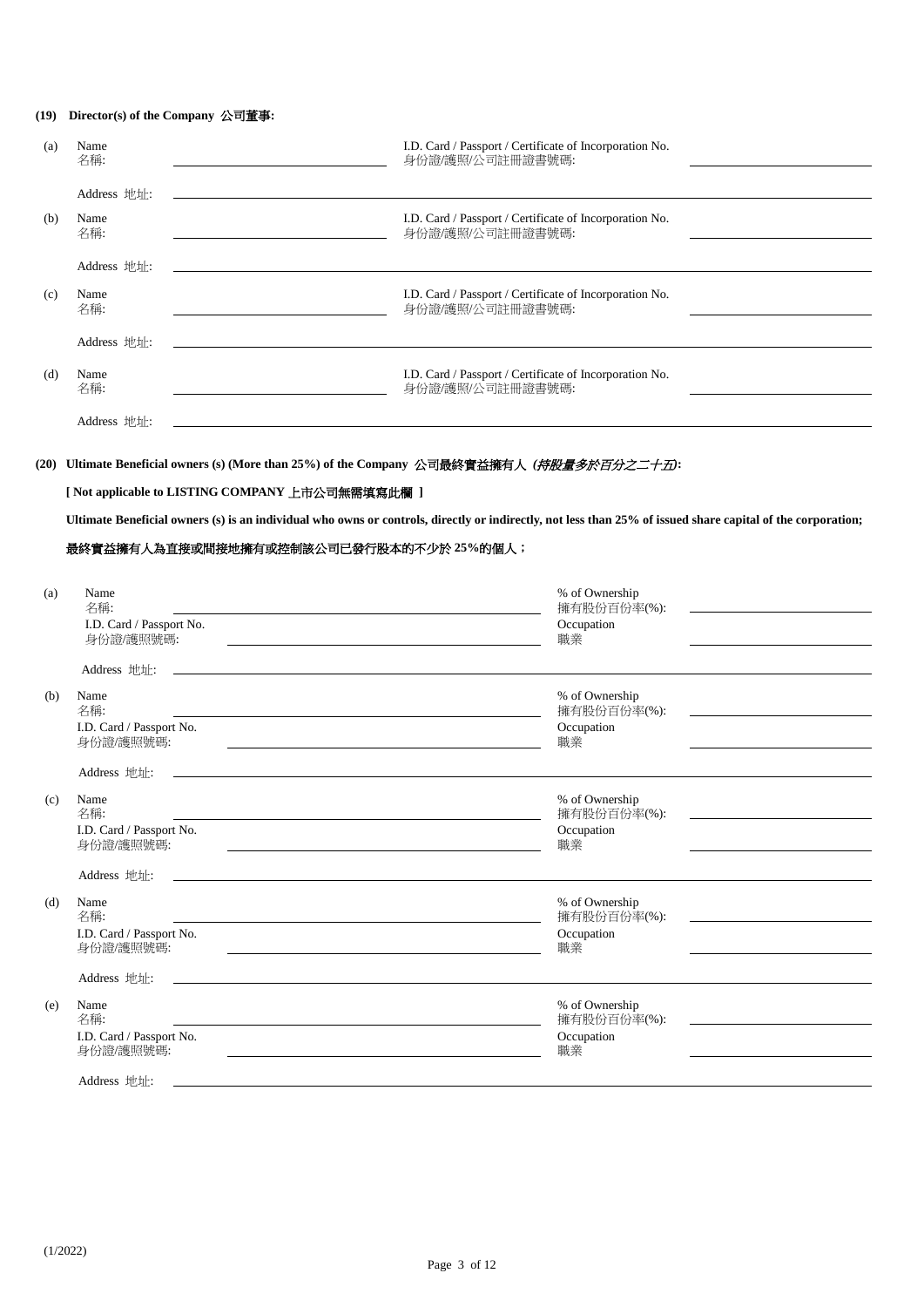| Applicable to Securities Margin Account only 只適用於證券保證金帳戶                                                                                                                                      |                                          |                                    |       |
|-----------------------------------------------------------------------------------------------------------------------------------------------------------------------------------------------|------------------------------------------|------------------------------------|-------|
| Any related margin account(s) maintained with BOCOM 有否於交銀國際開立其他關連保證金帳戶:                                                                                                                       |                                          |                                    |       |
| Relationship 關係:                                                                                                                                                                              |                                          |                                    |       |
| 1. Control of 35% or more of the voting rights of another corporate margin client of BOCOM.<br>貴公司控制另一交銀國際的公司保證金客戶的35%或以上的表決權。                                                                |                                          | $\Box$ No $\overline{\mathcal{A}}$ | Yes是  |
| 2. Another margin client of BOCOM controls 35% or more of the voting rights of your company (if the other margin<br>client is an individual, includes the voting rights of his / her spouse). |                                          | $\Box$ No $\overline{\mathbb{A}}$  | Yes是  |
| 另一交銀國際的保證金客戶控制 貴公司35%或以上的表決權 (如該客戶為個人,則包括其配偶的表決權)。                                                                                                                                            |                                          |                                    |       |
| 3. You and another corporate margin client of BOCOM are members of same group.<br>貴公司與另一交銀國際的公司保證金客戶均屬同一公司集團的成員。                                                                              |                                          | $\Box$ No $\overline{\mathbb{A}}$  | □Yes是 |
| If any of above answer is yes, please state 如以上其中一項為是,請註明:                                                                                                                                    |                                          |                                    |       |
| 帳戶名稱 Name of Account 百分比 Percentage(%)<br>帳戶號碼 Account No.                                                                                                                                    | 關係 Relationship                          |                                    |       |
|                                                                                                                                                                                               |                                          |                                    |       |
|                                                                                                                                                                                               |                                          |                                    |       |
|                                                                                                                                                                                               |                                          |                                    |       |
|                                                                                                                                                                                               |                                          |                                    |       |
| 4. Is there any individual, who alone or with his/her spouse, controlling 35% or more of your voting rights?                                                                                  |                                          |                                    |       |
| 是否有任何個人單獨或與其配偶共同控制貴公司 35%或以上的表決權? □No 否 □Yes 是:                                                                                                                                               |                                          |                                    |       |
| If yes, please provide 如是,請提供:                                                                                                                                                                |                                          |                                    |       |
|                                                                                                                                                                                               |                                          |                                    |       |
|                                                                                                                                                                                               |                                          |                                    |       |
| 個人的名稱<br>身份證/護照號碼                                                                                                                                                                             |                                          |                                    |       |
| 5. Do you act for Third Party? Third Party means a person who is not BOCOM's margin client, but is a beneficial owner of your account or stands to gain the                                   |                                          |                                    |       |
| commercial or economic benefit or bear the commercial or economic risk arising from your account?                                                                                             |                                          |                                    |       |
| 貴公司是否代表第三方行事?第三方指非交銀國際保證金客戶,但卻是閣下帳戶的實益擁有人,或會從閣下帳戶中取得商業或經濟利益或承擔商業或                                                                                                                             |                                          |                                    |       |
| 經濟風險? □No 否 □Yes 是:                                                                                                                                                                           |                                          |                                    |       |
| If yes, please provide 如是,請提供:                                                                                                                                                                |                                          |                                    |       |
|                                                                                                                                                                                               |                                          |                                    |       |
| Name of the Third Party 第三方的名稱:<br><br><u> </u>                                                                                                                                               |                                          |                                    |       |
| ID Card No./ Passport No./ Registration No. in Country of Incorporation/Establishment/ Hong Kong Business Registration No.                                                                    |                                          |                                    |       |
|                                                                                                                                                                                               |                                          |                                    |       |
|                                                                                                                                                                                               |                                          |                                    |       |
| 6. Do you act through BOCOM's other margin clients, and is the beneficial owner of that client's account or is a beneficial owner of your account or stands to gain                           |                                          |                                    |       |
| the commercial or economic benefit or bear the commercial or economic risk arising from your account?                                                                                         |                                          |                                    |       |
| 貴公司有否透過交銀國際其他保證金客戶行事,並且是該客戶的保證金帳戶的實益擁有人,或會從該帳戶中取得商業或經濟利益或承擔商業或經濟風                                                                                                                             |                                          |                                    |       |
| 險?□No 否 □Yes 是:                                                                                                                                                                               |                                          |                                    |       |
|                                                                                                                                                                                               |                                          |                                    |       |
|                                                                                                                                                                                               |                                          |                                    |       |
|                                                                                                                                                                                               |                                          |                                    |       |
| 7. Is your financial liability guaranteed by any other margin client of BOCOM?                                                                                                                |                                          |                                    |       |
| 貴公司的財務負債有否透過擔保安排由交銀國際另一名保證金客戶承擔?□No 否□ Yes 是:                                                                                                                                                 |                                          |                                    |       |
|                                                                                                                                                                                               |                                          |                                    |       |
|                                                                                                                                                                                               |                                          |                                    |       |
|                                                                                                                                                                                               | Account No. 帳戶號碼: ______________________ |                                    |       |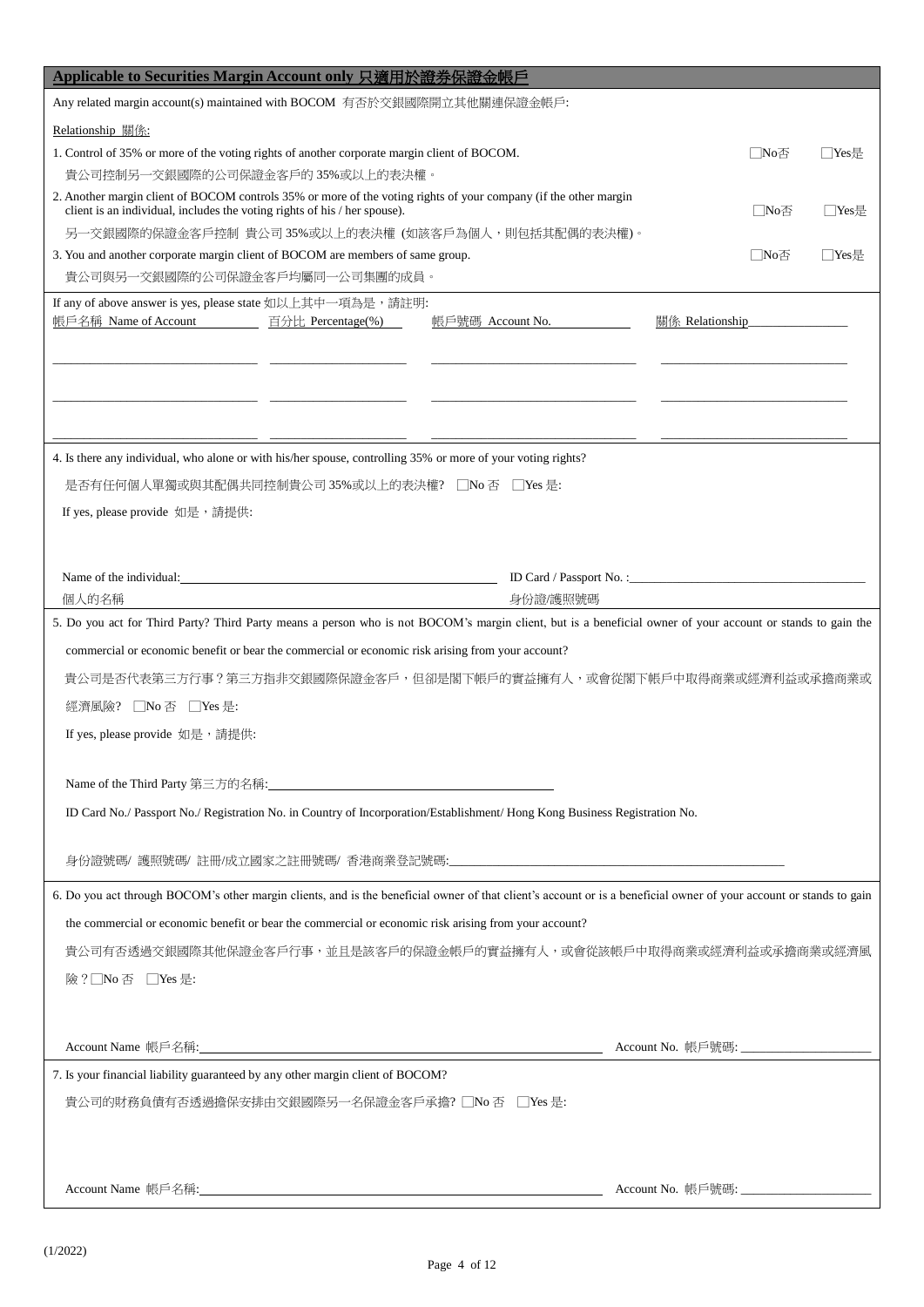|     | Identity Declaration 身分聲明                                                                                                                                              |  |  |
|-----|------------------------------------------------------------------------------------------------------------------------------------------------------------------------|--|--|
| (1) | Do you or your connected person maintain account(s) with BOCOM? 貴公司及其關連人士是否已在交銀國際開立任何其他帳戶?                                                                             |  |  |
|     | □ No 否 □ Yes 是                                                                                                                                                         |  |  |
|     |                                                                                                                                                                        |  |  |
|     |                                                                                                                                                                        |  |  |
|     |                                                                                                                                                                        |  |  |
|     |                                                                                                                                                                        |  |  |
| (2) | Do any of your directors, partners or shareholders has relative(s) working in BOCOM? 貴公司之董事、合夥人或股東有沒有直系親屬於交銀國際工作?                                                      |  |  |
|     |                                                                                                                                                                        |  |  |
|     |                                                                                                                                                                        |  |  |
| (3) | Is any of your shareholders as an agent, partner, director or employee of a corporation or authorized institution licensed by or registered with Securities and        |  |  |
|     | Futures Commission (SFC)? 貴公司的股東是否證券及期貨事務監察委員會 (證監會) 註冊之持牌法團的代理人、合夥人、董事或員工?                                                                                            |  |  |
|     | No 否 □ Yes 是                                                                                                                                                           |  |  |
|     | If yes, please provide the name of the registered or licensed corporation and the supporting documents indicating consent to the Client's account opening:             |  |  |
|     |                                                                                                                                                                        |  |  |
|     |                                                                                                                                                                        |  |  |
| (4) | Are you a connected person of any listed company, as defined refer to Listing Rules of SEHK (e.g. a director, chief executive or substantial shareholder of the        |  |  |
|     | listed issuer or any of its subsidiaries; a director of the listed issuer or any of its subsidiaries in the last 12 months; a supervisor of a PRC issuer or any of its |  |  |
|     | subsidiaries; an associate of any of the above persons; a connected subsidiary; a person deemed to be connected; etc.)?                                                |  |  |
|     | 貴公司是否上市公司關連人士,定義根據聯交所的上市規則(例如發行人或其任何附屬公司的董事、最高行政人員或主要股東; 過去12個月曾任                                                                                                      |  |  |
|     | 發行人或其任何附屬公司董事的人士; 中國發行人或其任何附屬公司的監事; 任何上述人士的聯繫人、關連附屬公司、被聯交所視為有關連的人?                                                                                                     |  |  |
|     | No 否 □ Yes 是                                                                                                                                                           |  |  |
|     |                                                                                                                                                                        |  |  |
| (5) | Has your company issued any bearer share?                                                                                                                              |  |  |
|     | 貴公司是否有發行不記名股票?                                                                                                                                                         |  |  |
|     | No 否                                                                                                                                                                   |  |  |
| (6) | Are you a connected client of BOCOM, as defined refer to Listing Rules of SEHK (e.g. partner of BOCOM, employee of BOCOM, director or substantial                      |  |  |
|     | shareholder of BOCOM, trustee of a private or family trust (other than a pension scheme) the beneficiaries of which include above person, a close relative of          |  |  |
|     | any person where his account is managed by BOCOM in pursuance of a discretionary managed portfolio agreement, a member of the same group of companies                  |  |  |
|     | as BOCOM)?                                                                                                                                                             |  |  |
|     | 貴公司是否交銀國際的關連客戶,定義根據聯交所的上市規則 (例如交銀國際的合伙人,交銀國際的僱員,交銀國際的主要股東/董事,,在私人或家                                                                                                    |  |  |
|     | 族信託(退休金計劃除外)中出任受託人職位的人士,而該等信託的受益人包括上述的任何人士/ 上述任何人士的近親 (其帳戶由交銀國際全權管                                                                                                     |  |  |
|     | 交銀國際所屬集團的成員公司等)?<br>埋)                                                                                                                                                 |  |  |
|     | No $\Leftrightarrow$                                                                                                                                                   |  |  |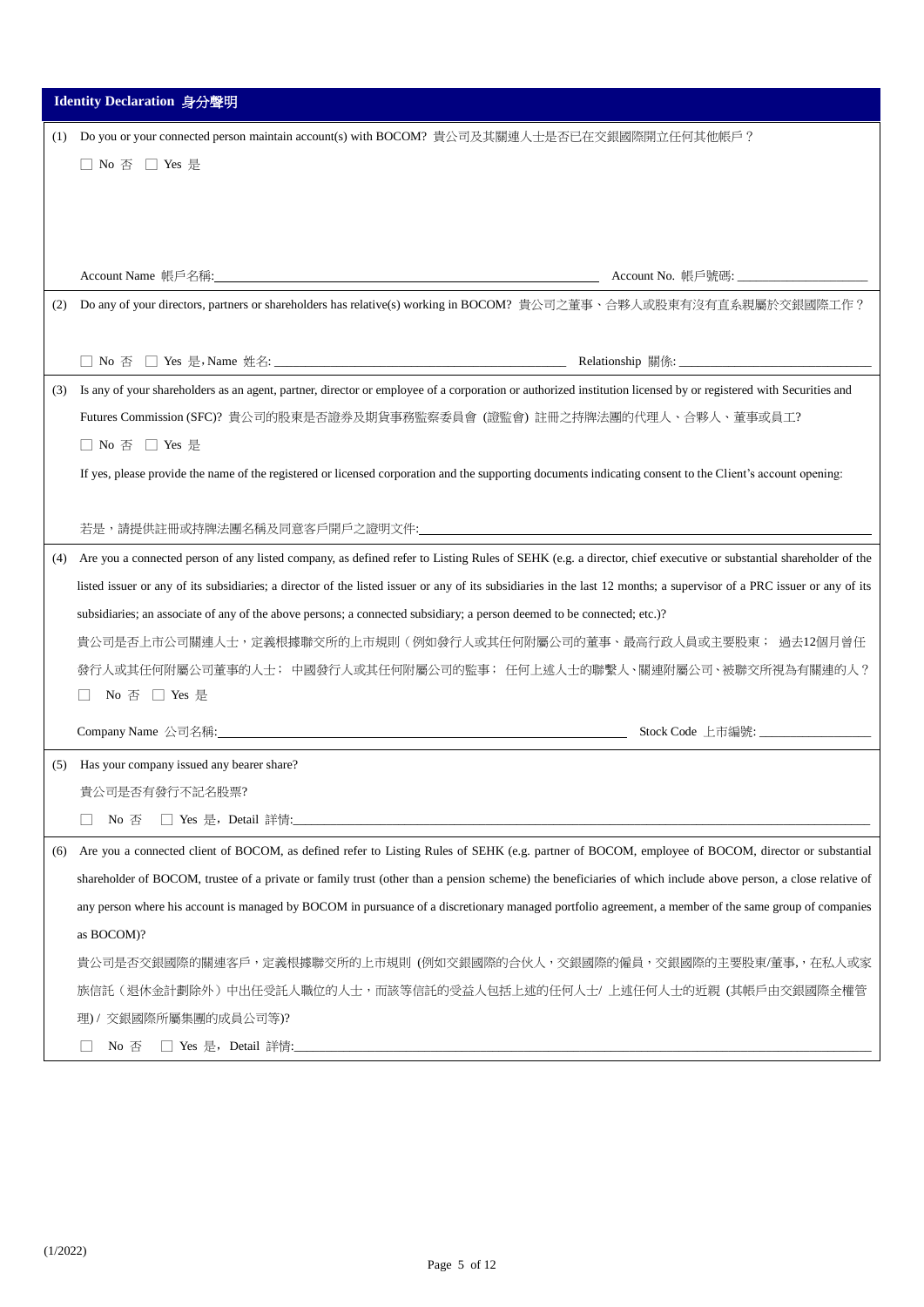| (7) | Are you a U.S. Person? 貴公司是否美國人士?                                                                                                                            | $No\overline{\mathbb{A}}$ | Yes是 |  |  |
|-----|--------------------------------------------------------------------------------------------------------------------------------------------------------------|---------------------------|------|--|--|
|     | "YES", please complete the Form $W9$ ;<br>If                                                                                                                 |                           |      |  |  |
|     | If "NO", you have declared that you/your shareholders are not a U.S. person for the purpose of U.S. federal income tax and that you are not acting for or on |                           |      |  |  |
|     | behalf of a U.S. person, please complete the Form W-8BEN-E. (A U.S. person is one who is a U.S. Citizen, U.S. Resident or Green Card holder.)                |                           |      |  |  |
|     | "是", <i>請客戶填寫表格W9;</i><br>∜Π                                                                                                                                 |                           |      |  |  |
|     | "否",即 貴公司陳述及保證 貴公司/ 貴公司股東就美國聯邦人息稅而言並非美國人士,同時亦非代表美國人士行事,請客戶填寫表格W-8BEN-E<br>∜∐                                                                                 |                           |      |  |  |
|     | (美國人士即美國公民、美國居民、"綠卡持有者")。                                                                                                                                    |                           |      |  |  |
| (8) | Have you or the beneficial owners of the account ever been in lawsuit, criminal offense, delinquency or bankruptcy?                                          |                           |      |  |  |
|     | 閣下或帳戶的最終實益擁有人現在/曾經是否有涉及法律訴訟/刑事罪行/拖欠款項事件/破產?                                                                                                                  |                           |      |  |  |
|     | $\Box$ No $\overline{\triangle}$                                                                                                                             |                           |      |  |  |
|     | Yes 是 (Please describe 請說明:                                                                                                                                  |                           |      |  |  |
| (9) | Are/were you or the beneficiary owners of the account a Politically Exposed Person (PEP), family member of a Politically Exposed Person (PEP) or close       |                           |      |  |  |
|     | associate of a Politically Exposed Person (PEP)?                                                                                                             |                           |      |  |  |
|     | 閣下或帳戶的最終實益擁有人現在/曾經是否政治人物,政治人物的親屬或與政治人物關係密切的人?                                                                                                                |                           |      |  |  |
|     | No 否                                                                                                                                                         |                           |      |  |  |
|     | Yes 是 (Please describe 請說明:                                                                                                                                  |                           |      |  |  |

## **Investor Characterization Questionnaire** 投資者分類問卷

|    | Knowledge of Derivative Products 對衍生產品的認識 (Please "✔" appropriate box(es) 請在適當位置加"✔")                                                               |        |                          |
|----|-----------------------------------------------------------------------------------------------------------------------------------------------------|--------|--------------------------|
| 1. | In the past three years, did you ever execute five or more transactions relating to derivative and/or structured products? If<br>yes, please state: | □Yes 是 | No 否                     |
|    | 在過往三年中,貴公司曾否執行過5宗或以上有關衍生及/或結構性產品的交易?如有,請列明:                                                                                                         |        |                          |
|    | Name of entity providing the execution services 提供交易服務的機構名稱:_____________________                                                                   |        |                          |
|    | Types of derivative and/or structured product 衍生及/或結構性產品類型: _____________________                                                                   |        |                          |
|    |                                                                                                                                                     |        |                          |
| 2. | Have your authorized/trading person(s) ever undergone training or attended courses in relation to derivative and/or structured                      | □Yes 是 | No 否                     |
|    | products, either in the form of online or classroom, offered by academic or financial institutions? If yes, please state:                           |        |                          |
|    | 貴公司的獲授權人士/ 交易員曾否接受或參加由學術或金融機構提供有關衍生及/或結構性 產品之網上或教室形式之                                                                                               |        |                          |
|    | 培訓或課程?如有,請列明:                                                                                                                                       |        |                          |
|    |                                                                                                                                                     |        |                          |
|    | Name of academic or financial institution 學術或金融機構名稱:<br><u> </u>                                                                                    |        |                          |
|    |                                                                                                                                                     |        |                          |
|    |                                                                                                                                                     |        |                          |
| 3. | Did your authorized / trading person(s) gain general knowledge of the nature and risks of derivative and/or structured products                     | □Yes 是 | $\Box$ No $\overline{A}$ |
|    | through any training programme? If yes, please state:                                                                                               |        |                          |
|    | 貴公司的獲授權人士/交易員是否從任何培訓課程獲得有關衍生及/或結構性產品的性質和風險的一般知識?如有,請列                                                                                               |        |                          |
|    | 明:                                                                                                                                                  |        |                          |
|    |                                                                                                                                                     |        |                          |
|    | Name of academic or financial institution 學術或金融機構名稱:<br><u> </u>                                                                                    |        |                          |
|    |                                                                                                                                                     |        |                          |
|    |                                                                                                                                                     |        |                          |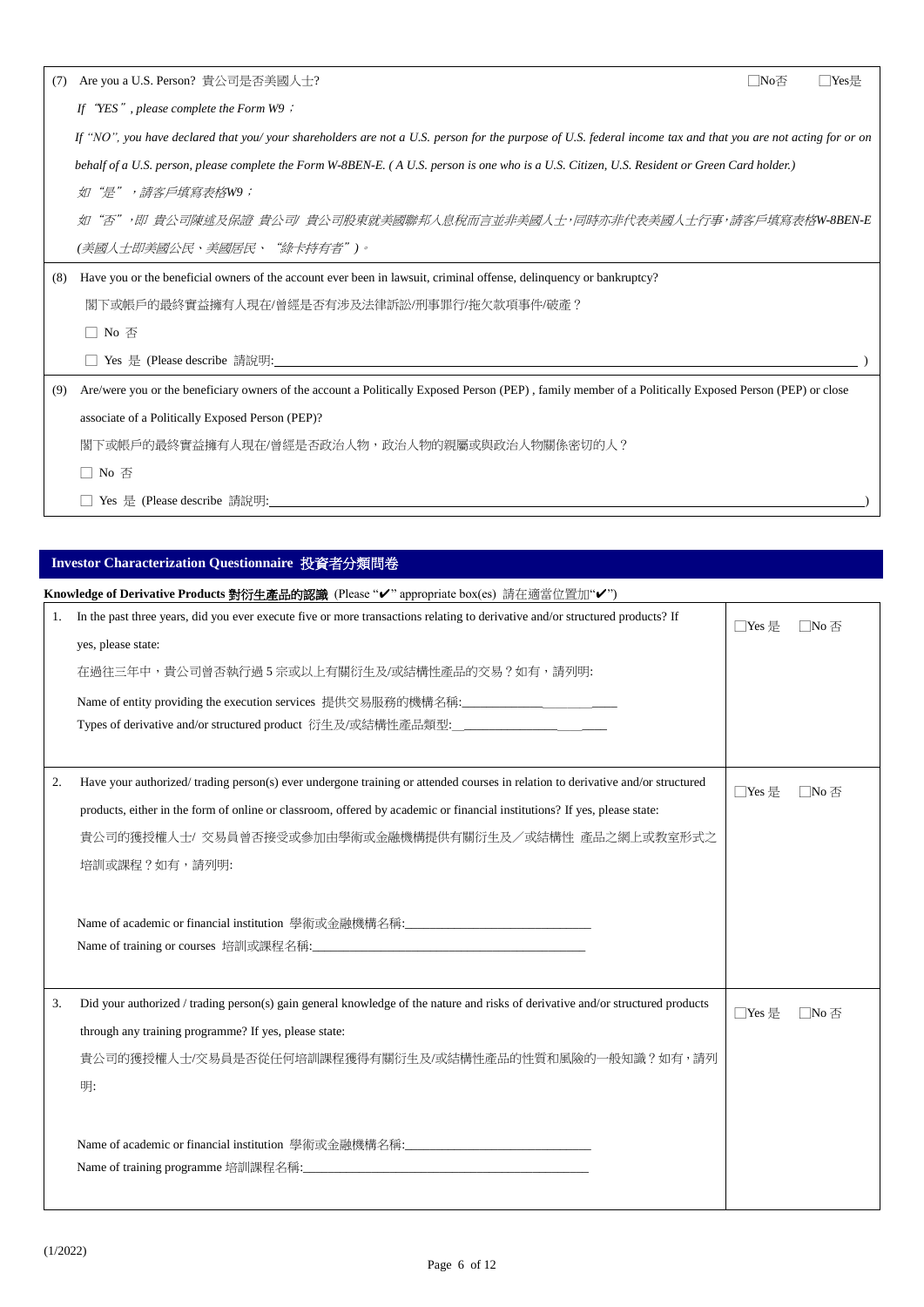| 4. Is your business / investment experience (current/ in the past) related to derivative and / or structured products? If yes, please | □Yes 是<br>□No 否 |
|---------------------------------------------------------------------------------------------------------------------------------------|-----------------|
| state:                                                                                                                                |                 |
| 貴公司現時或過往之業務/ 投資經驗是否與衍生及/或結構性產品有關? 如有,請列明:                                                                                             |                 |
|                                                                                                                                       |                 |
|                                                                                                                                       |                 |
|                                                                                                                                       |                 |

#### **Client's Declaration And Confirmation** 客戶聲明及確認

We represent that the information provided in this Account Application Form, client's agreement and other account opening document ("Agreement") is true and correct, and authorize BOCOM to verify it with any source. We undertake to promptly notify BOCOM if there is any change to the information we provided in the Agreement. We are aware of that the "Client Agreement and Risk Disclosure Statements" and any addendum to it (if applicable) in both English and Chinese have been made available to us on BOCOM's website at http:/[/www.bocomgroup.com](http://www.bocomgroup.com/) and we have been invited to read the same, ask questions and seek professional advice if necessary. We have read and understood the terms and conditions set out in the Client Agreement and Risk Disclosure Statements and understood that such terms and conditions may be amended and/or supplemented from time to time. We agree to be bound by each of such terms and conditions and any of their amendments and/or supplements made from time to time. We fully understand that by opening Securities Cash / Securities Margin / Stock Options/ Futures / Asset Management Account(s) with BOCOM, BOCOM will only act as an execution broker to provide us with execution, clearing and settlement services and/or as investment manager to provide asset management services. We understand that BOCOM may take steps to assess our risk tolerance and investment experience/knowledge due to compliance reasons, but we should not take these steps and the information provided under these steps as investment advice.

Applicable to the collection of Jurisdiction of Residence & Taxpayer Identification Number or its Functional Equivalent ("TIN")

(a) We acknowledge and agree that (i) the information is collected and may be kept by BOCOM for the purpose of automatic exchange of financial account information, and (ii) such information and information regarding us and any reportable account(s) may be reported by the financial institution to the Inland Revenue Department of the Government of the Hong Kong Special Administrative Region and exchanged with the tax authorities of another jurisdiction or jurisdictions in which We may be resident for tax purposes, pursuant to the legal provisions for exchange of financial account information provided under the Inland Revenue Ordinance (Cap.112).

(b) We undertake to advise BOCOM of any change in circumstances which affects our tax residency status or causes the information contained herein to become incorrect, and to provide BOCOM with a suitably updated self-certification form within 30 days of such change is circumstances.

本公司聲明本開戶申請表、客戶協議書及其他開戶文件("協議")內容真實無誤,並授權交銀國際通過任何人士進行核實。本公司承諾在協議中提供的資料如有任何變更,會 立即通知交銀國際。 本公司知道"客戶協議及風險披露聲明"及附錄 (如適用) 之中英文版經交銀國際的網站 [www.bocomgroup.com/](http://www.bocomgroup.com/) 提供給本公司,及已被邀請閱讀、提出問 題並在必要時尋求專業意見。本公司已閱讀及明白客戶協議中的條款和風險披露聲明,並理解這些條款進行不定時的修改和/或補充,本公司亦同意受到這些條款以及不時修正 和/或補充之條款約束。本公司完全明白在交銀國際開立證券現金/證券保證金/股票期權/期貨/資產管理帳戶,交銀國際將只作為執行經紀向本公司提供執行、清算和結算服務及 /或作為投資經理向本公司提供資產管理服務。本公司明白,因應法規之原因,交銀國際可能採取措施來評估本公司的風險承受能力和投資經驗/知識,但本公司不應該根據這 些步驟及相關內容提供的信息作為投資建議。

適用於收集居留司法管轄區及稅務編號或具有等同功能的識辨編號(簡稱「稅務編號」)

(a) 本公司知悉及同意,交銀國際可根據《稅務條例》(第 112 章)有關交換財務賬戶資料的法律條文,(i)收集所載資料並可備存作自動交換財務賬戶資料用途及(ii)把該等資料和 關於本公司及任何須申報賬戶的資料向香港特別行政區政府稅務局申報,從而把資料轉交到本公司的居留司法管轄區的稅務當局。

(b) 本公司承諾,如情況有所改變,以致影響本公司的稅務居民身分,或引致所載的資料不正確,會通知交銀國際,並會在情況發生改變後 30 日内,向交銀國際提交一份已適 當更新的自我證明表格。

## **Client's Signature** 客戶簽署

Account Name 帳戶名稱:

Account No. 帳戶號碼:

Date 日期:

Client Signature 客戶簽署: (With Company Chop 連同公司印章)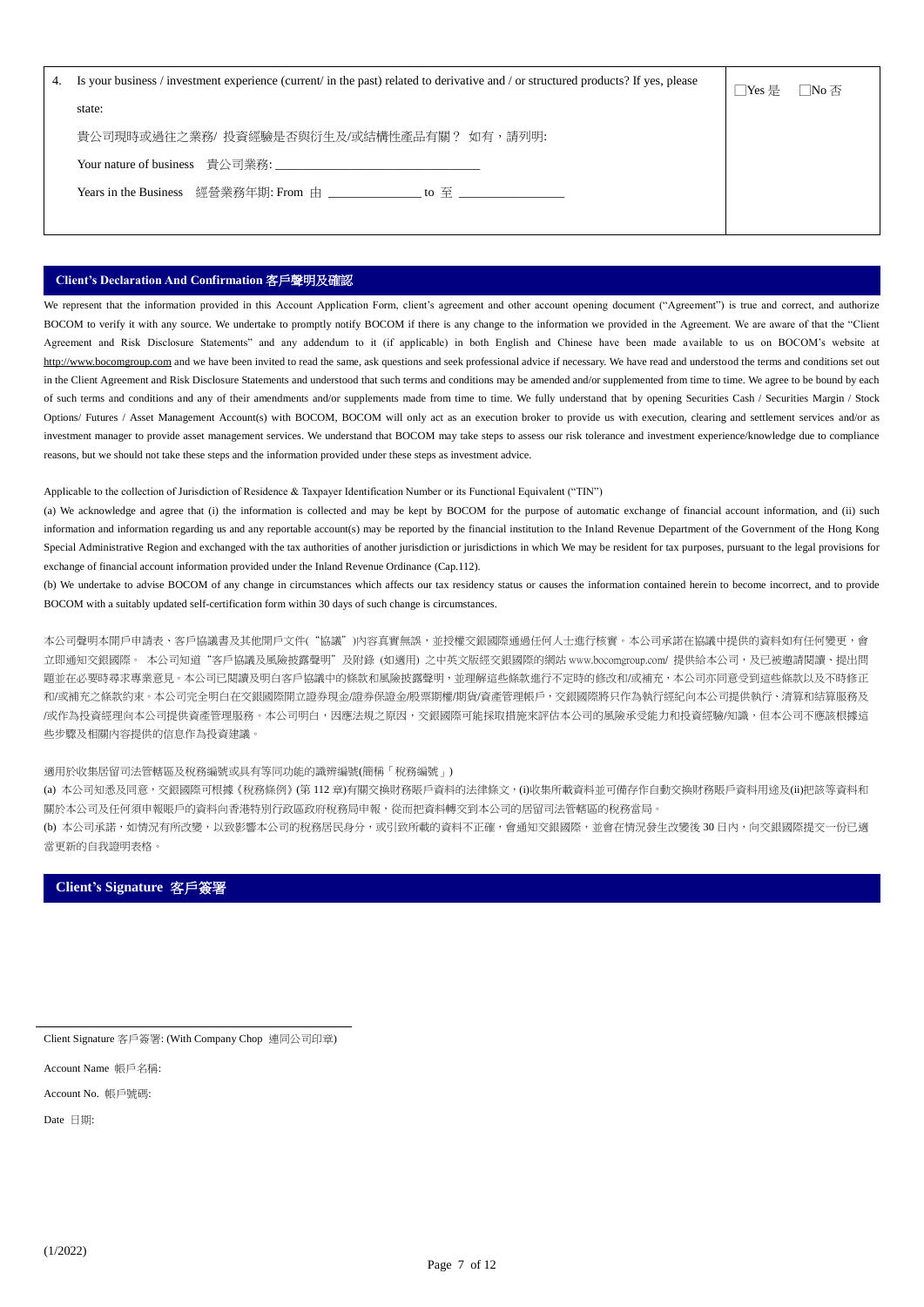*Is the witness the Licensed Representative of BOCOM International Securities Limited or BOCOM International Asset Management Limited?* 見證人士是否交銀國際證券有限公司或交銀國際資產管理有限公司之持牌代表? □ *YES* 是 □ *NO* 否 *(If no, please remind client to sign and return [COVERING CORRESPONDENCE] 如否,請提示客戶填寫「說明函件」*)

In the presence of 在下述人士面前簽署#

| Signature 簽署                      |                |  |
|-----------------------------------|----------------|--|
| Name 姓名:                          |                |  |
| CE Number 中央編號: _________________ |                |  |
| Address 地址:                       |                |  |
|                                   |                |  |
| Occupation 職業:                    | Date $\Box$ 期: |  |

*# Except Licensed Representative of BOCOM International Securities Limited or BOCOM International Asset Management Limited, witness must be completed by staff of BOCOM International Holdings Company Limited or OTO account manager/ private banking consultant of Bank of Communication or the professional person (notary public /branch manager or above position of a bank in equivalent jurisdictions / lawyer / certified public accountant /Justice of Peace / chartered secretary) .*

#### 除交銀國際證券有限公司或交銀國際資產管理有限公司之持牌代表外,見證人核證必須由交銀國際控股有限公司之員工或交通銀行沃德客戶經理*/* 私人銀 行顧問或專業人士(公證人/對等司法管轄區的持牌銀行經理或以上崗位之人士/執業律師/執業會計師/太平紳士/特許秘書)進行。

| DECLARATION BY LICENSED REPRESENTATIVE 持牌代表聲明                                                               | Signed By 簽署                   |                |
|-------------------------------------------------------------------------------------------------------------|--------------------------------|----------------|
| I, a licensed person, declare that I have provided the above customer with a copy of the Risk Disclosure    |                                |                |
| Statement in a language of the customer's choice (English or Chinese) and have invited the customer to read |                                |                |
| the Risk Disclosure Statement, ask questions and take independent advice if the customer so wishes.         | Name of licensed person 持牌人姓名: |                |
| 本人,以持牌人身份,確認本人已按照上述客戶所選擇的語言 (英文或中文) 提供風險披露聲明及邀                                                              |                                |                |
| 請客戶閱讀該風險披露聲明、提出問題及徵求獨立的意見 (如客戶有此意願)。                                                                        | CE Number 中央編號:                | Date $\Box$ 期: |
|                                                                                                             |                                |                |

Accepted and Confirmed by BOCOM International Securities Limited/BOCOM International Asset Management Limited 交銀國際證券有限公司/交銀國際資產管理有限公司接受及確認

Authorized Signature 授權簽署 Date 日期:

 $\overline{a}$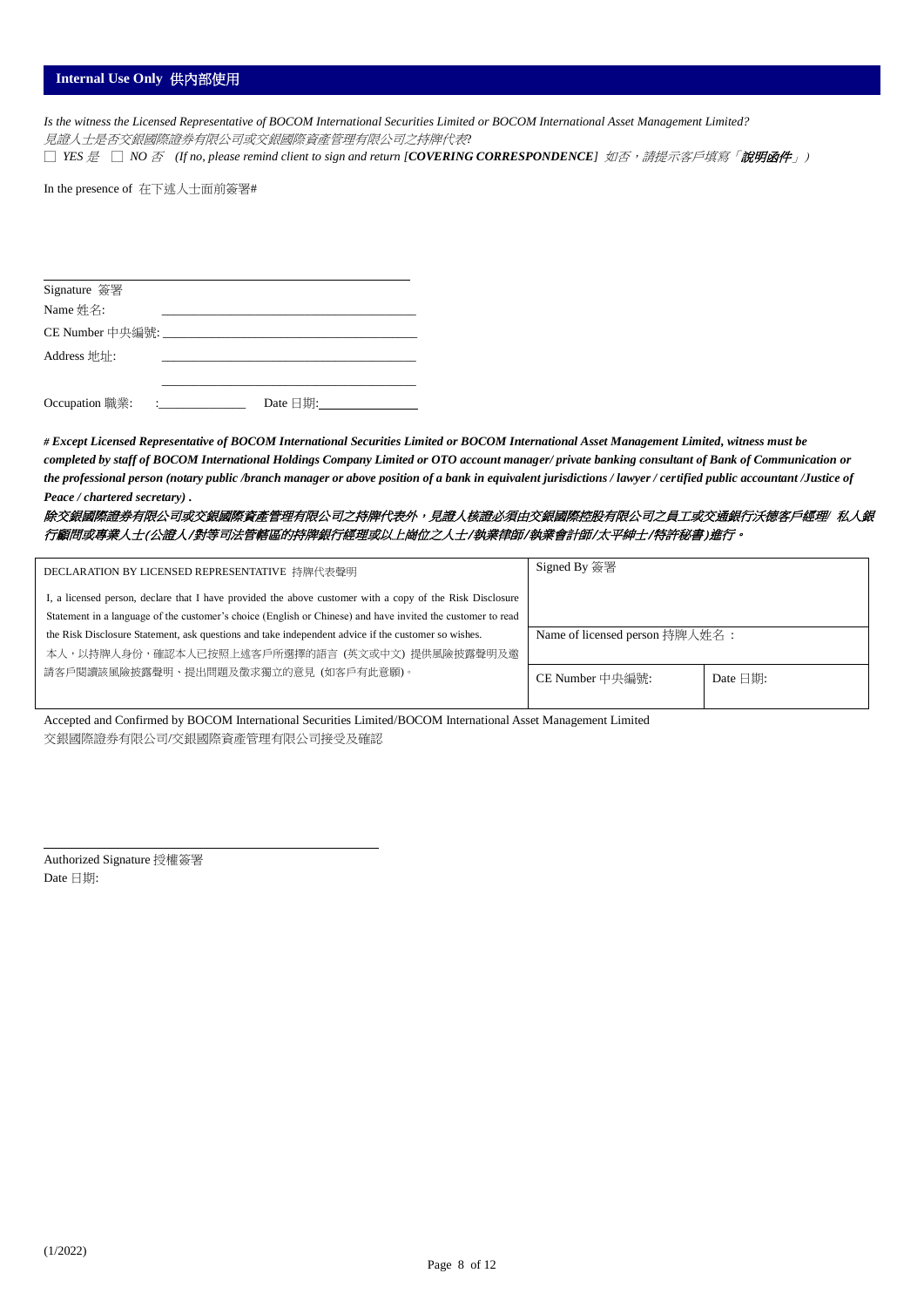#### **AUTHORIZATION LETTER FROM MARGIN CLIENT** 保證金客戶授權書

- To : BOCOM INTERNATIONAL SECURITIES LIMITED
- 11/F, Man Yee Building,68 Des Voeux Road Central, Hong Kong
- <sup>致</sup> : 交銀國際證券有限公司 香港中環德輔道中 68 號 萬宜大廈 11 樓

#### Dear Sirs 敬啟者:

#### **Client Securities Standing Authority** 客戶證券常設授權

According to the Securities and Futures (Client Securities) Rules (Cap. 571H), we hereby authorize you, in relation to any or all of the securities purchased or held by you for or on our behalf or securities collateral deposited with or otherwise provided to you by or on behalf of us in relation to any and all accounts or sub-accounts opened and maintained by us with you without any further notice to us, to: -

根據《證券及期貨(客戶證券)規則》(第 571H 章),就本公司於 貴公司開立並維持的任何及所有帳戶或子帳戶,由 貴公司代本公司購買或持有的任何或 所有證券,或存放於 貴公司或由本公司或代本公司向 貴公司提供的證券抵押品,本公司現授權 貴公司無須向本公司作出任何另外通知而:

- (i) apply any of our securities or securities collateral in question pursuant to a securities borrowing and lending agreement; 根據證券借用及借出協議應用任何所提及本公司的證券或證券抵押品;
- (ii) deposit any of our securities collateral in question with an authorized financial institution as collateral for financial accommodation provided to you; 將所提及的本公司的任何證券抵押品存放於一認可財務機構,作為提供予 貴公司的財務通融的抵押品;
- (iii) deposit any of our securities collateral with Hong Kong Securities Clearing Company Limited ("HKSCC") as collateral for the discharge and satisfaction of your settlement obligations and liabilities. We understand that HKSCC will have a first fixed charge over our securities to the extent of your obligations and liabilities;

將任何本公司的證券抵押品存於香港中央結算有限公司(「中央結算」),作為解除 貴公司在交收上的義務和清償 貴公司在交收上的法律責任的抵押 品。本公司明白中央結算因應 貴公司的責任和義務而對本公司的證券設定第一固定押記;

- (iv) deposit any of our securities collateral in question with a recognized clearing house or another intermediary licensed or registered for dealing in securities as collateral for the discharge and satisfaction of your settlement obligations and liabilities; and 將所提及的本公司的任何證券抵押品存放於一認可結算所或另一獲發牌或獲註冊進行證券交易的仲介人,作為解除及履行 貴公司的交收義務和責任 的證券抵押品;及
- (v) apply or deposit any of our securities collateral in accordance with above paragraphs (i), (iii), (iii)  $\&$ /or (iv) if you provide financial accommodation to us in the course of dealing in securities and also provide financial accommodation to us in the course of any other regulated activity for which you are licensed or registered.

如 貴公司在進行證券交易及 貴公司獲發牌或獲註冊進行的任何其他受規管活動的過程中向本公司提供財務通融,即可按照上述第(i)、第(ii)、第(iii) 及/或第(iv)段所述運用或存放任何本公司的證券抵押品。

The authorization given hereunder may be revoked by us giving you written notice at your address set out above or otherwise notified to us in writing. Such notice shall take effect upon the expiry of 14 days from the date of your actual receipt of such notice. 本公司可按上述 貴公司地址或其他 貴公司以書面通知本公司之地址,以書面通知 貴公司撤銷於此授予之授權。該通知在 貴公司實際收到通知之日後 14

日屆滿時生效。

We understand that the authorizations given hereunder shall be valid for 12 months from the date hereof, subject to our renewal. The authorizations given hereunder shall be deemed to be renewed if you give us a written reminder at least 14 days prior to the expiry date of the relevant authorizations, and we do not object to such deemed renewal before such expiry date.

本公司明白於此授予之授權應由簽發本函之日起 12 個月有效,並可續期。倘若 貴公司在此授予之授權的有效期屆滿最少 14 日前向本公司發出有關授權將 被視為自動續期的書面提示,而本公司於有關授權的期限屆滿前不表示反對,則於此授予之授權被視為已續期。

This letter has been explained to us and we understand and agree with its contents. 貴司已向本公司解釋本函的內容,而本公司明白及同意其內容。

Client Signature 客戶簽署 (With Company Chop 連同公司印章)

Account Name 帳戶名稱:

Date 日期: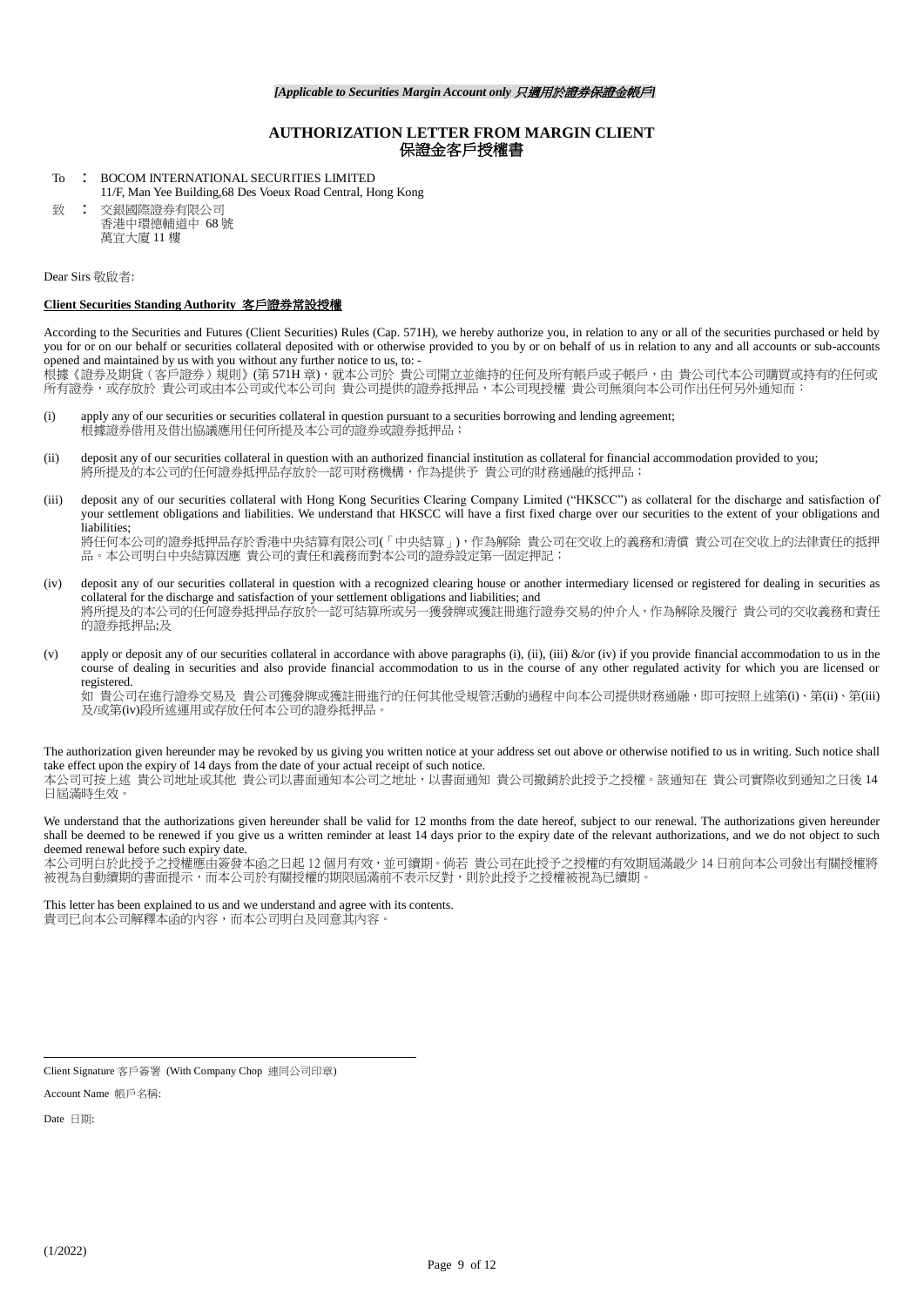#### **[Applicable to Non-Face-To-Face Account Opening only\*\*** 只適用於非面對面帳戶開立**\*\*]**

說明函件中提及之交銀國際控股有限公司(「交銀國際」)包括交銀國際證券有限公司、交銀國際(亞洲)有限公司、交銀國際資產管理有限公司及交銀國際 (上海)股權投資管理有限公司。

BOCOM INTERNATIONAL HOLDINGS COMPANY LIMITED ("BOCOM") mentioned in Covering Correspondence include BOCOM International Securities Limited, BOCOM International (Asia) Limited, BOCOM International Asset Management Limited and BOCOM International (Shanghai) Equity Investment Management Company Limited.

## **COVERING CORRESPONDENCE** 說明函件

#### **Important Notice** 重要通函

BOCOM hereby draw your attention to the risk disclosure statement attached herewith (the "Client Agreement and Risk Disclosure Statement") and that contained in the Terms and Conditions for Securities Trading, Stock Options Trading, Futures Trading and/or Asset Management, and any Addendum (if applicable) and the Customer is reminded that any of the above may be amended from time to time.

交銀國際特此提示閣下注意及閱讀本函附上及證券交易/股票期權交易/期貨交易及/或資產管理及任何附錄的條款及條件所載之風險披露聲明 ( <sup>「</sup> 客戶協議 及風險披露書」)。客戶獲悉上述文件會不時更新。

#### **Customer's acknowledgement** 客戶確認

We confirm that we have received, read and understood the (a) Terms and Conditions for Securities Trading, Stock Options Trading, Futures Trading and/or Asset Management, and any Addendum (if applicable) in the language at our choice; (b) the Risk Disclosure Statement, and that we have been drawn attention to the risk disclosure statement, and have been invited to ask questions and to seek independent advice (if we wish).

本公司確認已收到、閱讀並明白(a) 按本公司選擇的語言提供的證券交易/股票期權交易/期貨交易及/或資產管理及任何附錄(如適用)的條款及條件; (b) 風險 披露聲明。本公司已獲邀注意閱讀有關風險披露聲明、提出問題及徵求獨立意見 (如本公司有此意願)。

Client Signature 客戶簽署(With Company Chop 連同公司印章) Account Name 帳戶名稱: Account No. 帳戶號碼: Date 日期:

*\*\*Non Face to Face Account Opening Definition: Account opening processing is not under the Licensed Representative of BOCOM International Securities Limited or BOCOM International Asset Management Limited*

\*\*非面對面帳戶開立定義:戶口並非在交銀國際證券有限公司或交銀國際資產管理有限公司之持牌代表的視線或存在下開立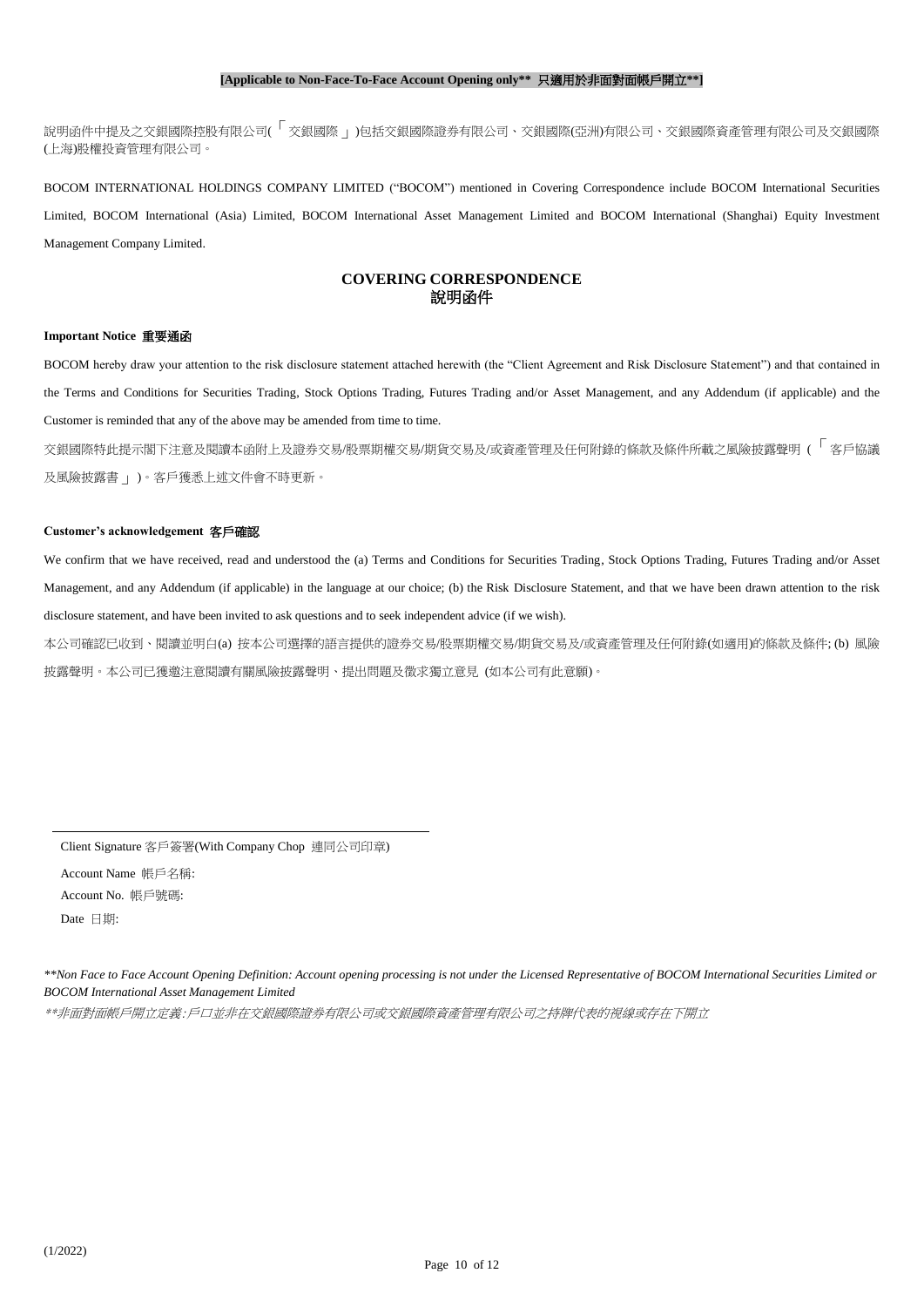## **BOARD MINUTES** 董事會會議記錄

|                              |                                                                                 |                                                                                                                         |  |  | (Address) |
|------------------------------|---------------------------------------------------------------------------------|-------------------------------------------------------------------------------------------------------------------------|--|--|-----------|
|                              |                                                                                 |                                                                                                                         |  |  |           |
|                              |                                                                                 |                                                                                                                         |  |  |           |
|                              | Directors Name (Full Name of Directors)<br>董事姓名(出席董事全名)                         | Signature 簽署                                                                                                            |  |  |           |
| Chairman of the meeting 會議主席 | <u> 1989 - Johann Stein, mars an t-Amerikaansk ferskeizh (* 1908)</u>           | <u> Alexandro Alexandro Alexandro Alexandro Alexandro Alexandro Alexandro Alexandro Alexandro Alexandro Alexandro A</u> |  |  |           |
| Present 出席人                  | <u> 1980 - Andrea Station, amerikan bizko eta politikaria (h. 1980).</u>        |                                                                                                                         |  |  |           |
| Present 出席人                  | <u> 1989 - Johann Barbara, martxa alemaniar arg</u>                             | <u> The Communication of the Communication</u>                                                                          |  |  |           |
| Present H席人                  | <u> 1980 - Andrea Andrew Maria (h. 1980).</u>                                   |                                                                                                                         |  |  |           |
| Present H席人                  | <u> 1980 - Andrea Andrew Maria (h. 1980).</u>                                   | <u> 1980 - Andrea Andrew Maria (</u>                                                                                    |  |  |           |
| Present 出席人                  | <u> 1980 - Andrea Andrew Maria (h. 1980).</u>                                   |                                                                                                                         |  |  |           |
| Present 出席人                  | the contract of the contract of the contract of the contract of the contract of |                                                                                                                         |  |  |           |

#### Notice and Quorum 通知書及法定人數

The requisite notices having been given and a quorum being present and throughout the meeting, Chairman of the meeting declared the meeting duly constituted. 有關通知已按要求發出,且與會人數在整個會議期間均符合會議法定人數的要求,會議主席宣佈會議有效。

#### Declaration of interest 權益披露

The directors of the Company present declared their interests in the matter before the Meeting and it was noted that they did not have any interest in such matter. 與會董事申報對本次會議討論的事項的權益。與會董事並對本次會議討論事項沒有任何個人權益。

#### Purpose of the Meeting 會議目的

The purpose of the Meeting is to discuss the opening and maintenance of Securities Cash/Securities Margin/Stock Options/Futures/Asset Management Account(s) ("the Account(s)") of the Company with BOCOM International Securities Limited and/or BOCOM International Asset Management Limited ("BOCOM").本次會議的目的是 討論以本公司名義在交銀國際證券有限公司/交銀國際資產管理有限公司(下稱"交銀國際") 開立並維持證券現金/證券保證金/股票期權/期貨帳戶及/或資 產管理帳戶(下稱"帳戶")。

#### Resolutions 決議

#### IT WAS RESOLVED 決議通過:

(a) That Securities Cash/Securities Margin/Stock Options/Futures/Asset Management Account(s) ("the Account(s)") be opened and maintained in the name of the Company with BOCOM for the purpose of trading of securities cash/ securities margin/stock options/futures contracts and other dealings ("Trading") and/or asset management as the Company may instruct BOCOM as its agent to effect from time to time on behalf of the Company, and that the Account(s) and all Trading and/or asset management be effected subject to and in accordance with the terms and conditions under the securities cash/securities margin/ stock options/futures/asset management Client's Agreement entered into between the Company and BOCOM in respect of the Account(s);

以本公司名義在交銀國際開立並維持證券現金/證券保證金/股票期權/期貨合約的交易帳戶/資產管理帳戶(下稱"帳戶"),以便以交銀國際為代理人代 本公司處理證券買賣、保管及各項證券現金/證券保證金/股票期權/期貨合約及其他交易(下稱"交易")及/或資產管理,而該等交易/資產管理由本公 司及交銀國際就帳戶簽訂的證券現金/證券保證金/股票期權/期貨/資產管理客戶協議書之條款及條件規限;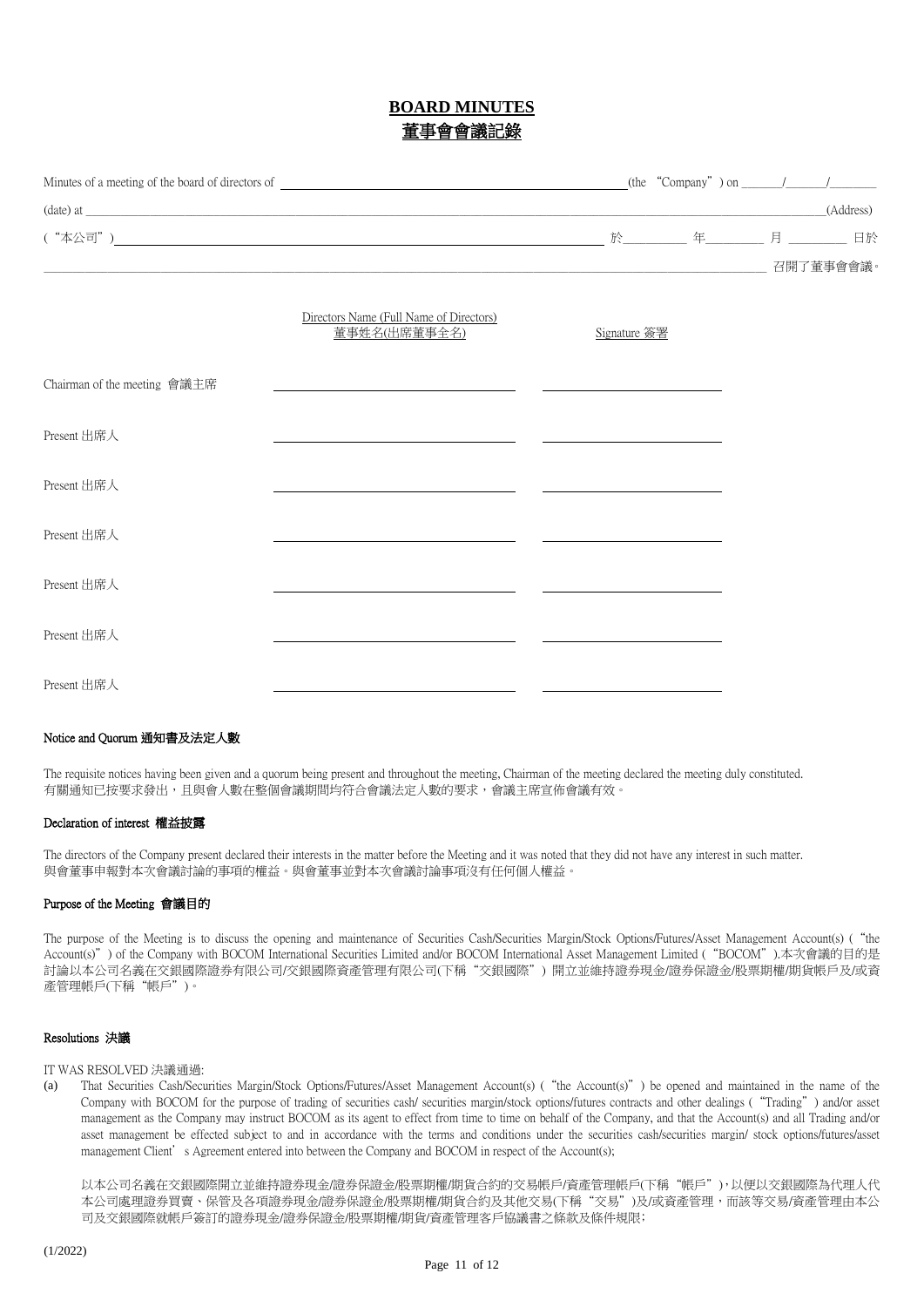(b) The following person(s) is / are appointed as signing officer of the Company. Any \_\_\_\_\_ of the signing officers of the company can act on behalf of the Company: (i) to sign, execute and deliver all agreements and documents in relations to the Account(s); and (ii) to sign instruction to transfer / withdraw any money, securities, collateral or other property into or out of the Account(s), and deal with all settlement matters in relation to the Account(s). 授權下列人士為帳戶授權簽署人,**任何 \_\_\_\_\_ 位**授權簽署人可代表本公司: (i) 簽署、簽訂及交付與帳戶相關之所有協議或文件; 及 (ii) 簽發指令從 /

向帳戶提取 / 轉帳任何資金、證券、抵押品或其他資產,及處理所有與帳戶結算相關之事宜。

| Name 姓名                   | I.D. Card / Passport No. 身份證/護照號碼                  | Specimen Signature 簽名式樣 | Telephone Number & E-mail Address<br>電話號碼 及電郵地址                                                                                                                               |
|---------------------------|----------------------------------------------------|-------------------------|-------------------------------------------------------------------------------------------------------------------------------------------------------------------------------|
|                           |                                                    |                         |                                                                                                                                                                               |
|                           |                                                    |                         |                                                                                                                                                                               |
|                           |                                                    |                         |                                                                                                                                                                               |
|                           |                                                    |                         |                                                                                                                                                                               |
|                           |                                                    |                         |                                                                                                                                                                               |
| on behalf of the Company. | 下列人士被授權為本公司帳戶的交易人,並代表本公司進行買賣 (包括透過以口頭、電子、書面或其他方式)。 |                         | The following person(s) is / are appointed as trading officer and authorized to give trading instructions (Whether verbally, electronically, in writing or otherwise) for and |
| Name 姓名                   | I.D. Card / Passport No.身份證/護照號碼                   | Specimen Signature 簽名式樣 | Telephone Number & E-mail Address<br>電話號碼 及電郵地址                                                                                                                               |
|                           |                                                    |                         |                                                                                                                                                                               |
|                           |                                                    |                         |                                                                                                                                                                               |
|                           |                                                    |                         |                                                                                                                                                                               |

There being no further business, the Meeting was declared closed. 沒有其他事宜,會議宣佈結束。

Chairman of the meeting 會議主席